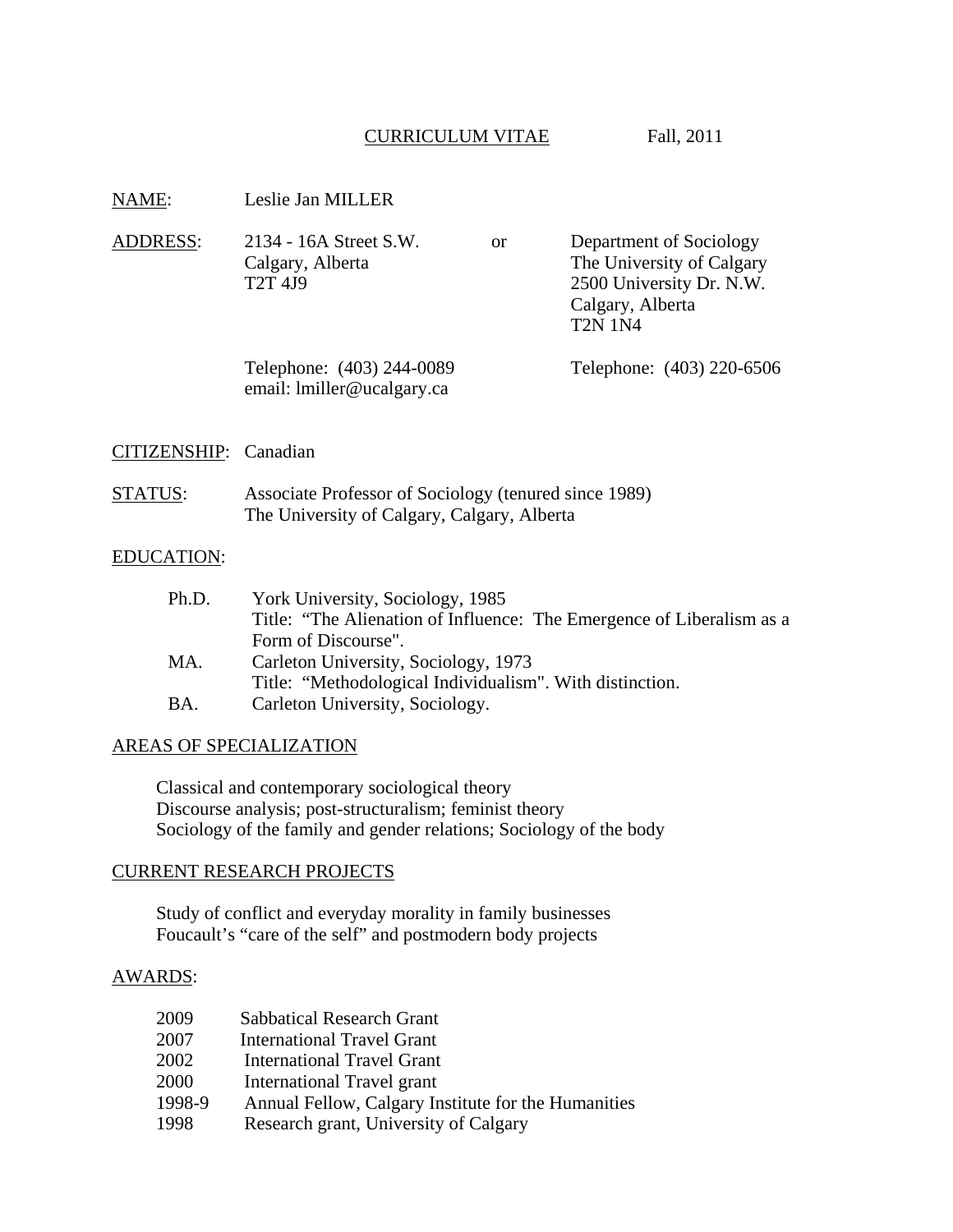| 1996 |  | Faculty of Social Sciences Distinguished Teaching Award |  |
|------|--|---------------------------------------------------------|--|
|------|--|---------------------------------------------------------|--|

- 1989 Research Grant, University of Calgary
- 1976-8 Ontario Graduate Scholarship
- 1972-5 Canada Council Doctoral Fellowship
- 1970-1 Province of Ontario Graduate Fellowship (MA)

### TEACHING

**Undergraduate Courses**/ The University of Calgary

1983 – present

Sociology of families Sociology of deviance Gender relations Introductory sociology Sociology of aging Classical and contemporary theory Sociology of the body

| 2011, 2012      | Introductory Sociology; Sociology of Gender Relations.                  |
|-----------------|-------------------------------------------------------------------------|
| (winter)        | Faculty of Nursing, University of Calgary Qatar. Seconded from          |
|                 | University of Calgary, Calgary, Alberta.                                |
| $2009$ (spring) | Introductory Sociology, Faculty of Nursing, University of Calgary Qatar |
| 1979-80         | Institute for Theory in the Social Sciences and Humanities,             |
| (summer)        | Perugia, Italy                                                          |

### **Graduate courses and seminars**/ The University of Calgary

Issues in the theory and history of the family Classical sociological theory Discourse Analysis (Ph.D. level) Contemporary sociological theory (Ph.D. level) Seminar in professional socialization (Ph.D. level)

PUBLICATIONS: (\* indicates refereed)

Articles and Chapters

- 2008\* Carol Berenson, Leslie J. Miller and Deborah Findlay. "The Medicalization of Women's Bodies and Women's Lives", revised. In Health, Illness and Health Care in Canada. B.S. Bolaria and H .D. Dickinson (eds.). Harcourt, Brace, Jovanovich. Pp.239-258.
	- 2008\* Miller, Leslie J. "Foucauldian Constructionism". In J.A. Holstein and J.F. Gubrium (eds.) Handbook of Social Constructionist Research. New York and London: The Guilford Press. Pp. 251-273.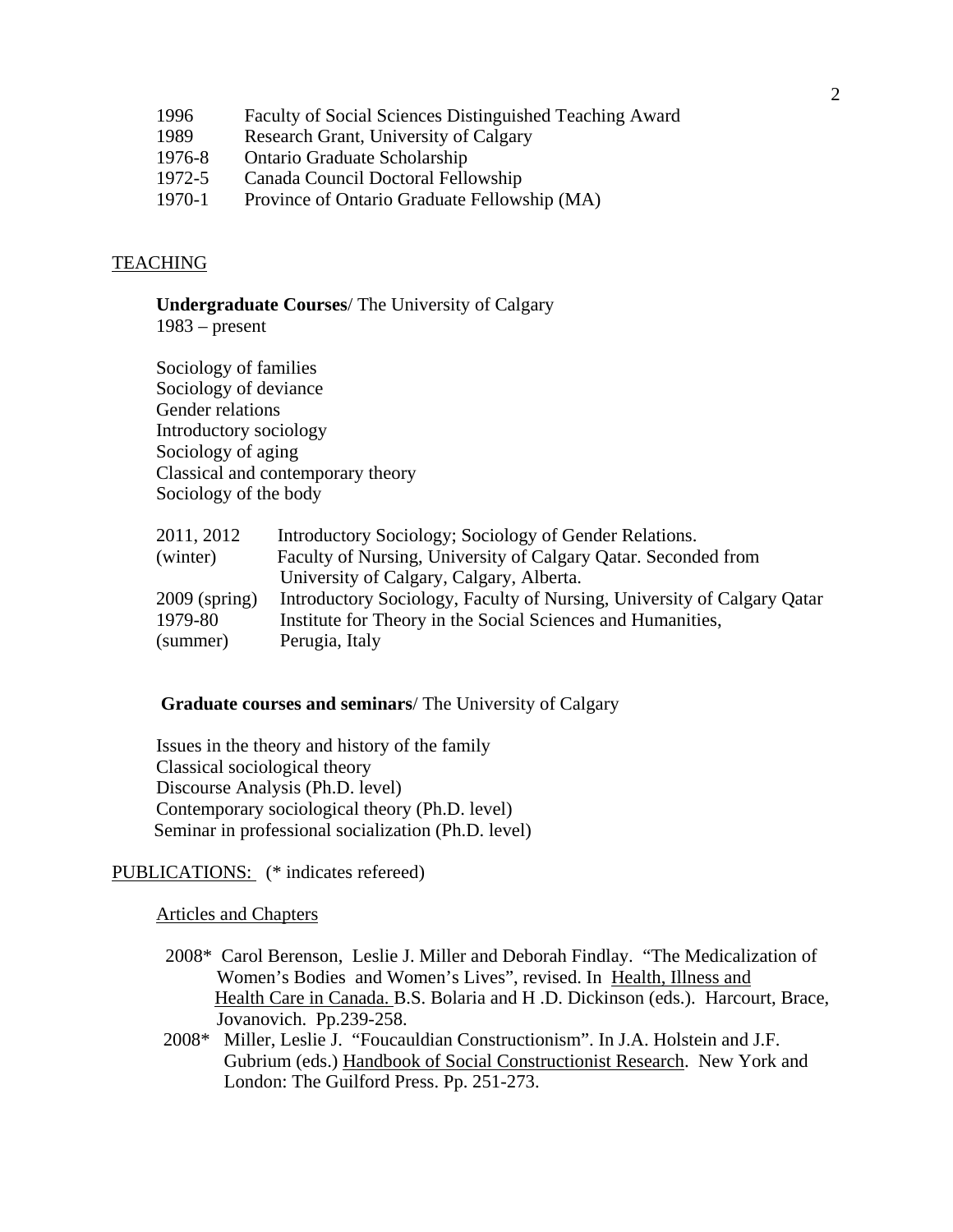- 2007 Deutschlander, Siegrid and Leslie Miller. "Politicizing Aboriginal Cultural Tourism: The Discourse of Primitivism in the Tourism Encounter". Reprinted in Reading Sociology: Canadian Perspectives .
- 2004\* Deutschlander, Siegrid and Leslie J. Miller. "A Discursive Analysis of Cultural Resistance: Indigenous constructions of Blackfoot superiority". Tourism, Culture and Communication. 5(10): 59-68.
- 2003\* Miller, Leslie J. "Claims-Making from the Underside: Marginalization and Social Problems Analysis." Reprinted in Challenges and Choices: Constructionist Perspectives on Social Problems , James A. Holstein and Gale Miller, eds. Aldine de Gruyter. Pp. 92-119.
- 2003\* Deutschlander, Siegrid and Leslie J. Miller. "Politicizing Aboriginal Cultural Tourism: The Discourse of Primitivism in the Tourist Encounter". Canadian Review of Sociology and Anthropology. 40 (1). Pp. 27-44.
- 2001\* Miller, Leslie J. and Deborah Findlay. "The Medicalization of Women's Lives," revised. In Sociology of Health Care in Canada, 3nd ed., B.S. Bolaria and H. D. Dickinson (eds.), Harcourt, Brace, Jovanovich.
- 2000\* "The Poverty of Truth-Seeking: Postmodernism, Discourse Analysis and Critical Feminism. Theory and Psychology 10(3): 313-352.
	- 1999 "Family Problems and Problem Families" (revised). Social Issues and Contradictions in Canada, B. Singh Bolaria, ed. Harcourt Brace Jovanovich.
	- 1998\* Miller, Leslie J. and Jana Metcalfe. "Strategically Speaking: The Problem of Essentializing Terms in Feminist Theory & Feminist Organizational Talk." Human Studies 21: 235-257.
	- 1997\* "Safe Home, Dangerous Street", in Social Problems in Everyday Life. Gail Miller & James A. Holstein (eds.), JAI Press. (Reprinted from Perspectives on Social Problems, 1990).
	- 1995 Findlay, Deborah and Leslie J. Miller. "Medical Power and Women's Bodies", in Women, Medicine and Health, B. Singh Bolaria and Rosemary Bolaria (eds.), Halifax, Nova Scotia: Fernwood Publishing.
	- 1994 Miller, Leslie J. and Deborah Findlay. "The Medicalization of Women's Lives," in Health, Illness and Health Care in Canada , 2nd ed., B.S. Bolaria and H.D. Dickinson (eds.), Harcourt, Brace, Jovanovich.
	- 1993\* "Claims-Making from the Underside: Marginalization and Social Problems Analysis". in Reconsidering Social Constructionism: Debates in Social Problems Theory, J.A. Holstein and G. Miller (eds.), Aldine. Simultaneously published in Constructionist Controversies: Issues in Social Problems Theory, J. A. Holstein and G. Miller (eds.), Aldine.
	- 1993\* Miller, Leslie J. and Otto Penz. "Bodybuilderinnen". In Sport: Zwischen Disziplinierung und Neuen Sozialen Bewegungen (Series: Culture Studies). H.L. Ehalt and O Weiss (eds). Vienna, Cologne, Weimar: Bohlau Verlag. 23:136-45.
	- 1993 "Socialization, Culture, Social Control". In Peter S. Li, and B. Singh Bolaria (eds.), Sociology , Copp Clark Pitman Limited.
	- 1992\* "Uneasy Alliance: Women as Agents of Social Control". In James Richardson and Alex Himmelfarb (eds.), Sociology for Canadians, McGraw-Hill Ryerson. (Reprinted from Canadian Journal of Sociology, 1987).
	- 1992\* Miller, Leslie J. and Otto Penz, "Korperkompetenz und Diskursive Strategien von Bodybuilderinnen", Osterreichische Zeitschrift fur Sociologie (Austrian Journal of Sociology), 17, 4, 60-74.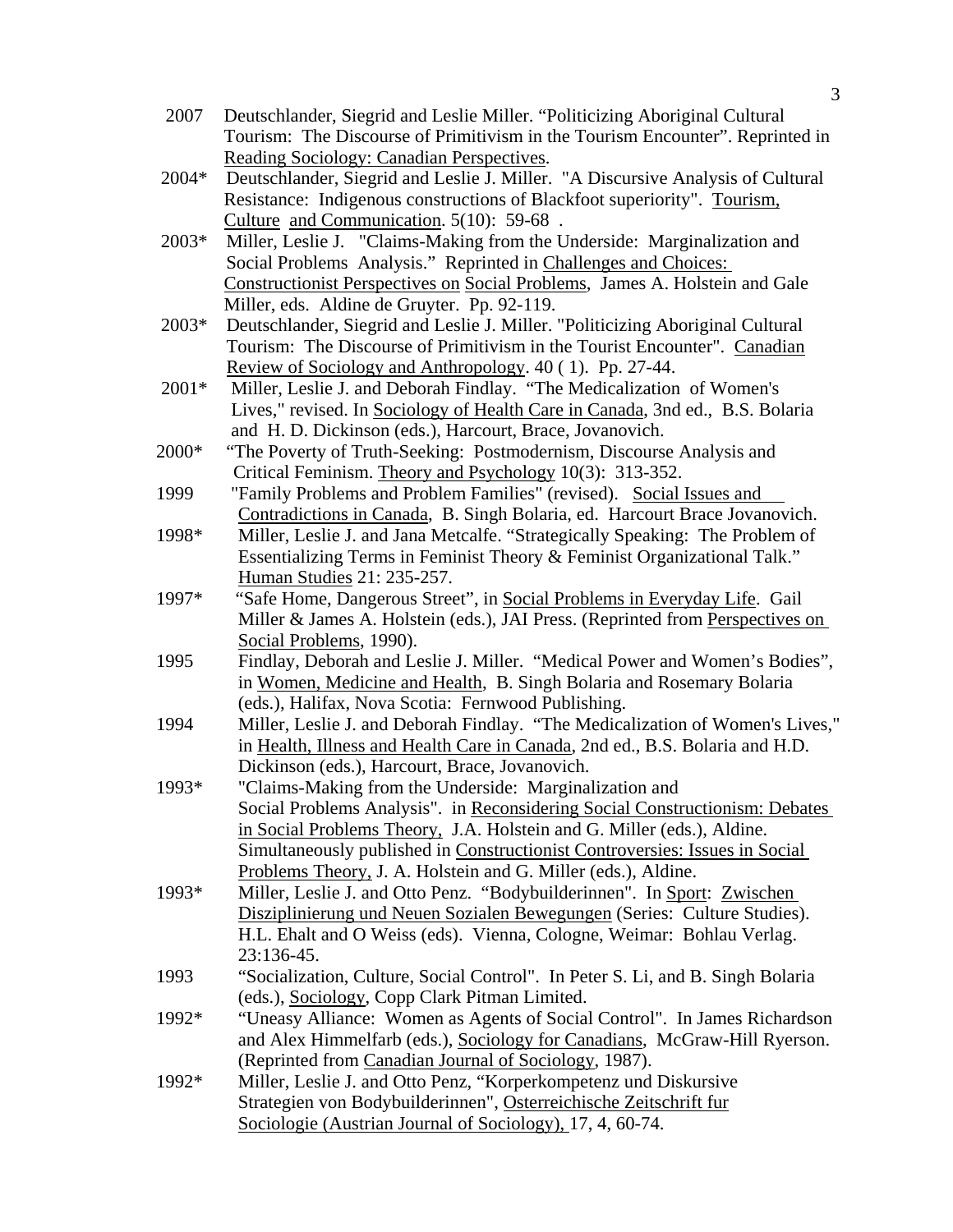| 1991    | "Family Problems and Problem Families". Pp. 57-85 in B. Singh Bolaria (ed.),  |
|---------|-------------------------------------------------------------------------------|
|         | Social Issues and Contradictions in Canadian Society, Harcourt Brace          |
|         | Jovanovich.                                                                   |
| $1991*$ | Miller, Leslie J. and Otto Penz. "Talking Bodies: Female Bodybuilders"        |
|         | Colonize a Male Preserve". Quest 43: 148-63.                                  |
| 1990*   | "Safe Home, Dangerous Street: Re-Mapping Social Reality in the Early          |
|         | Modern Era." Perspectives on Social Problems. 2: 45-66. Connecticut, JAI      |
|         | Press Research Annual.                                                        |
| 1990*   | "Violent Families and the Rhetoric of Harmony." British Journal of Sociology. |
|         | $41(2)$ 263-88.                                                               |
| 1989    | Review essay. Dorothy E. Smith, The Everyday World as Problematic: A          |
|         | Feminist Sociology. Canadian Journal of Sociology. 14(4): 521-30.             |
| 1987*   | "Uneasy Alliance: Women as Agents of Social Control." Canadian Journal of     |
|         | Sociology. 12(4): 345-61.                                                     |
| 1984    | Review essay. "Paternalism: Intervention for What?" Phenomenology and         |
|         | Pedagogy. $2(1)$ : 83-91.                                                     |
| 1979*   | "Intimacy: A Study in the Social Psychology of Family Life". In Alan Blum     |
|         | and Peter McHugh (eds.): Friends, Enemies and Strangers: Studies in           |
|         | Theorizing in Art, Science and Everyday Life. New Jersey, Ablex.              |

# Book Reviews

| 2009 | Chris Shilling, Ed. Embodying Sociology: Retrospect, Progress and             |
|------|-------------------------------------------------------------------------------|
|      | Prospects. Blackwell Publishing. Canadian Journal of Sociology                |
|      | $34(2): 553-556.$                                                             |
| 2005 | James A. White and David M. Klein, Family Theories (2nd ed.). Sage            |
|      | Publications. Canadian Journal of Sociology 30(1): 133-35                     |
| 1995 | Anthony Giddens, The Transformation of Intimacy: Sexuality, Love &            |
|      | Eroticism in Modern Societies. Canadian Journal of Sociology.                 |
| 1990 | Karen L. Anderson et al., Family Matters: Sociology and Contemporary          |
|      | Canadian Families, and Julia Brannen and Gail Wilson (eds.), Give and Take in |
|      | Families: Studies in Resource Distribution. Canadian Review of Sociology and  |
|      | Anthropology, 27 (1): 129-33.                                                 |
| 1988 | Jane Lewis (ed), Labour and Love: Women's Experience of Home and Family       |
|      | 1850-1940. Canadian Journal of Sociology, 13(3): 343-6.                       |
| 1988 | Diana Gittins, The Family in Question: Changing Households and Family         |
|      | Ideologies. Journal of Comparative Family Studies, 19(3): 461-3.              |

# SCHOLARLY PRESENTATIONS AND PAPERS:

| 2010 | "Freedom and Agency in Foucault's 'Care of the Self'". Invited presentation, |
|------|------------------------------------------------------------------------------|
|      | <b>York University</b>                                                       |

2009 "Foucault, Ethics and Postmodern Body Projects". Paper accepted for presentation in the Theory Section, Annual Meeting of the British Sociological Association (declined)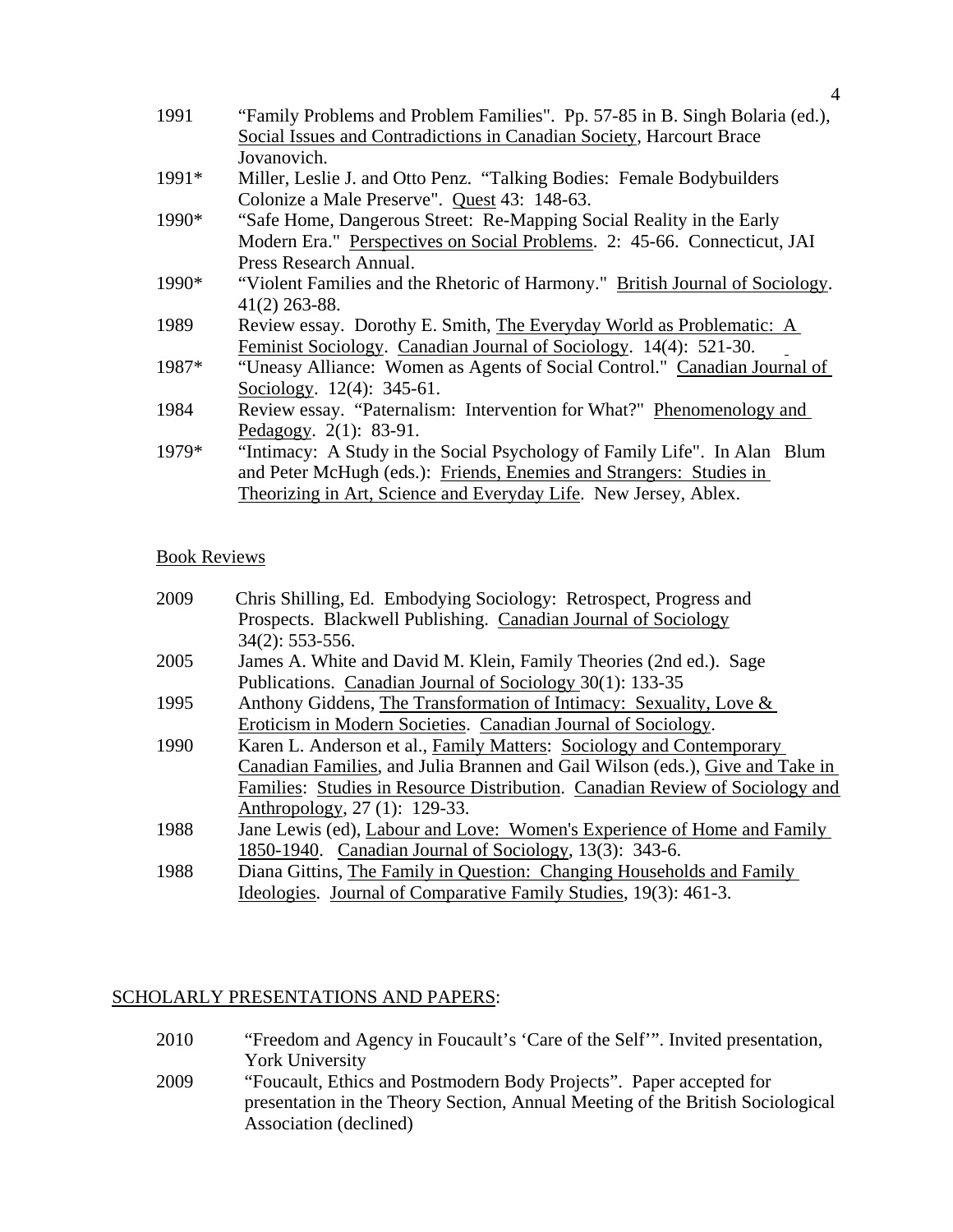| 2009       | "Six weeks in Qatar: Some semi-sociological reflections". Department of           |
|------------|-----------------------------------------------------------------------------------|
|            | Sociology, Committee on Scholarly Events and Presentations.                       |
| 2008       | "Post-modern Body Projects and Foucault's 'Care of the Self'". Canadian           |
|            | Sociological Association Annual Meeting, SSHRC Congress. University of            |
|            | British Columbia.                                                                 |
| 2008       | "Foucault's Ethical Subject and the Post-modern Body". Society for                |
|            | Theoretical and Philosophical Psychology. University of Miami, Miami,             |
|            | Florida.                                                                          |
| 2007       | "Constructing Childhood in a Business-Owning Family". Annual Meeting of           |
|            | the British Sociological Association, University of East London, London,          |
|            | England.                                                                          |
| 2006       | "Narratives of Childhood". Narrative Matters: The storied nature of human         |
|            | experience. Acadia University, Wolfville, Nova Scotia.                            |
| 2005       | "Feuding and Moral Reasoning on the Boundary between Family and                   |
|            | Business". 24 <sup>th</sup> Annual Conference of the Western Humanities Alliance, |
|            | University of Arizona, Tucson, AZ.                                                |
| 2004       | "Margaret's Eye: An actor on the margins looks at conflict in the family          |
|            | business". 21st Annual Qualitative Analysis Conference, Carleton University,      |
|            | Ottawa, Ontario.                                                                  |
| 2003       |                                                                                   |
| Business." | " Tales of Power and Morality on the Boundary between Family and                  |
|            |                                                                                   |
| 2003       | Fourth Annual Colloquium on Social Theory, St. Petersberg, Florida.               |
|            | "The Uses of Childhood". Western Social Science Association Annual                |
|            | Meeting, Las Vegas, Nevada.                                                       |
| 2002       | "An Uncomfortable Bed: strategic essentialism, unity and diversity, and the       |
|            | contribution of discourse analysis". Third Annual Colloquium on Social            |
|            | Theory, Inter-university Centre, Dubrovnik, Croatia.                              |
| 2002       | Session organizer and Chair, Annual Meeting of the Pacific Sociological           |
|            | Association, Vancouver, B.C.                                                      |
| 2002       | "Growing up in the Family Firm". Annual Meeting of the Pacific Sociological       |
|            | Association, Vancouver, B.C.                                                      |
| 2001       | "Discourses of Morality in the Family Firm".18th Annual Qualitative Analysis      |
|            | Conference, McMaster University, Hamilton, Ontario.                               |
| 2001       | "Growing Up on the Boundary between Family and Business". Couch-Stone             |
|            | Symposium, Society for the Study of Symbolic Interactionism, University of        |
|            | Miami, Florida                                                                    |
| 2000       | "The Family firm between Public and Private Worlds". Couch-Stone                  |
|            | Symposium, Society for the Study of Symbolic Interactionism, University of        |
|            | South Florida, St. Petersburg, Florida.                                           |
| 2000       | "Recollecting Childhood: feuds and moral reasonning in the family firm".          |
|            | Annual Meeting of the International Oral History Association, Bogazici            |
|            | University, Istanbul, Turkey.                                                     |
| 1999       | "In Margaret's Eye: Moral Sagas of the Family Firm". Annual Meeting of the        |
|            | California Sociological Association, Berkeley, California.                        |
| 1998       | "Feminism, Discourse Analysis and Critical Social Inquiry". Annual Meeting        |
|            | of the Canadian Sociology & Anthropology Association, Ottawa, Ontario.            |
| 1998       | "Feminism & Methodology in the Social Sciences". Annual Meeting of the            |
|            | Canadian Society for Women in Philosophy, Calgary, Alberta.                       |
|            |                                                                                   |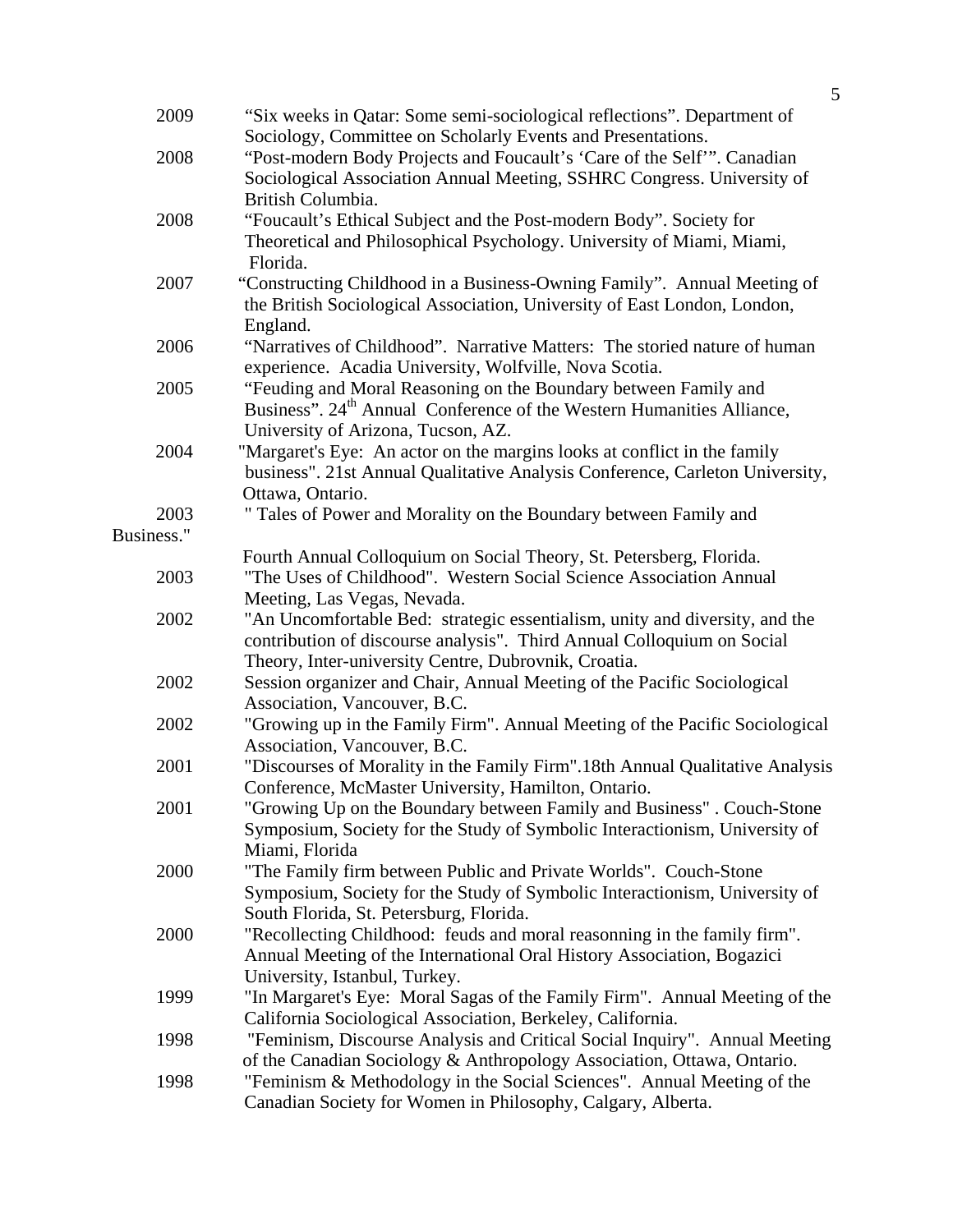| 1998 | "The Family Firm Between Public & Private Worlds". Annual Meeting of the      |
|------|-------------------------------------------------------------------------------|
|      | National Social Science Association, New Orleans, Louisiana.                  |
| 1997 | "The Poverty of Truth-Seeking: Feminism, Discourse Analysis & Critical        |
|      | Social Inquiry". Qualitative Research Conference, OISE, Toronto.              |
| 1997 | "Underdog Strategies: Negotiating Power from the Underside". Invited          |
|      | presentation. Dialogue in Discourse, St. Thomas University, Fredericton, N.B. |
| 1997 | "Talking Bodies: Women Bodybuilders Invade a Male Preserve." Invited          |
|      | presentation. Discourse Analysis Symposium Series. University of New          |
|      | Brunswick, St. John, NB.                                                      |
| 1996 | "Constructing Collective Identity in Feminist Organizations: A Discourse      |
|      | Analytic Approach." With Jana Metcalfe. Presented at The Society for the      |
|      | Study of Symbolic Interaction Annual Meeting, New York, New York.             |
| 1995 | "Claims-Making from the Underside." Presented at the International Institute  |
|      | of Sociology XXXII Congress, University of Trieste, Trieste, Italy.           |
| 1994 | "Underdog Strategies: Negotiating Power from the Underside: CSAA Annual       |
|      | Meeting, University of Calgary, Calgary, Alberta.                             |
| 1994 | "Discourses of Power." Presented to the Institute for Gender Research,        |
|      | University of Calgary, Calgary, Alberta.                                      |
| 1994 | "Talking Bodies: Women Bodybuilders Invade a Male Preserve." Society for      |
|      | Phenomenology and Human Sciences Annual Meeting, Seattle, Washington.         |
| 1993 | "Claims-Making From the Underside: Marginalization and Social Problems        |
|      | Analysis". Presented at Qualitative Research Conference, University of        |
|      | Waterloo, Waterloo, Ontario.                                                  |
| 1992 | "Qualitative and Quantitative Research Methodology in Sociology".             |
|      | International Workshop on Practices and Customs of the Traditional Midwife,   |
|      | Tela, Honduras, May: (Conference sponsored in part by CIDA and the Pan-       |
|      | American Health Organization).                                                |
| 1991 | "Pluralism and the Politics of Difference". Presented at the post-conference  |
|      | workshop, Interdisciplinary Approaches to Knowledge and Gender, University    |
|      | of Calgary.                                                                   |
| 1991 | "Talking Bodies: Negotiating Realities on Contested Terrain". Annual meeting  |
|      | of the Popular Culture Association, San Antonio, Texas (with Otto Penz).      |
| 1990 | "Talking Bodies: Female Bodybuilders Colonize a Male Preserve". Annual        |
|      | meeting of the Canadian Sociology and Anthropology Association, Victoria,     |
|      | B.C. (with Otto Penz)                                                         |
| 1989 | Discussant and workshop participant, Conference on Knowledge,                 |
|      | Gender Education and Work, University of Calgary.                             |
| 1989 | "Reproducing the Rhetoric of Family Harmony." International Institute of      |
|      | Sociology, Rome, Italy.                                                       |
| 1989 | "Violent Families and the Rhetoric of Harmony." American Sociological         |
|      | Association Annual Meeting, San Francisco, California.                        |
| 1988 | "Social Facts and Real Facts: Neo-Empiricism in Family Sociology."            |
|      | Annual Meeting of the Canadian Sociology and Anthropology                     |
|      | Association, Windsor, Ontario.                                                |
| 1988 | "Women's Discourses of Social Control." Conference on Discourses of           |
|      | Power, sponsored by Arizona State University, Tempe, Arizona.                 |
| 1987 | "Women, Manners, Morals and the Rhetoric of Social Control." Third            |
|      | International Interdisciplinary Congress on Women, Dublin, Ireland.           |
| 1987 | "Women's Social Control Campaigns: The Changing Rationale and the             |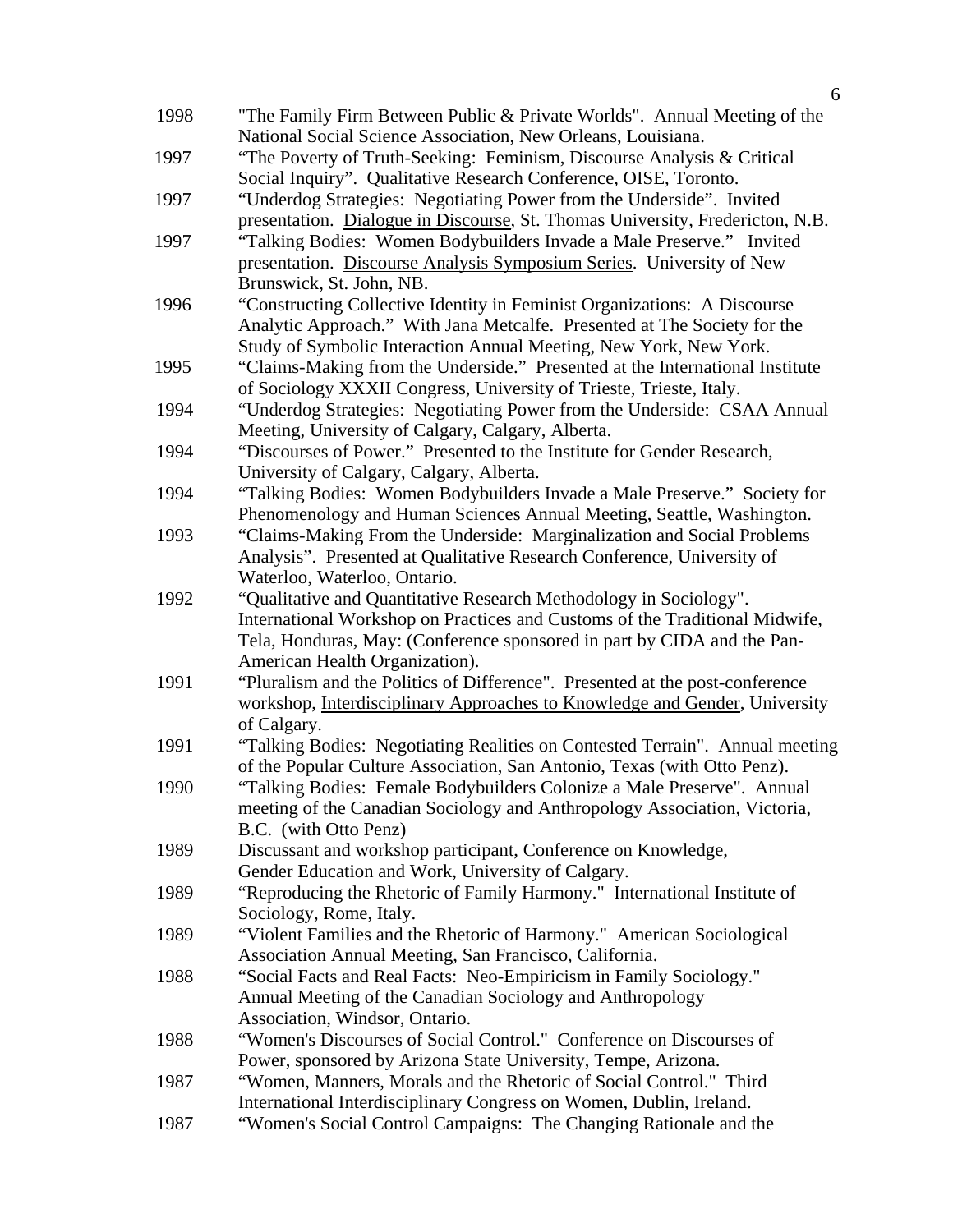|        | Appeal to Science." Annual Meeting of the Canadian Sociology and            |
|--------|-----------------------------------------------------------------------------|
|        | Anthropology Association, Hamilton, Ontario.                                |
| 1987   | "Safe Home, Dangerous Street: Re-Mapping Social Reality in the              |
|        | Early Modern Era." Annual Meeting of the Western Social Science             |
|        | Association, El Paso, Texas.                                                |
| 1987   | "The Emergence of Liberalism as a Form of Discourse." Colloquium on         |
|        | Social Conflict and Discord, Sarasota, Florida, at the invitation of Dr. A. |
|        | F. Blum, Distinguished Visiting MacArthur Professor.                        |
| 1986   | "Uneasy Alliance: Women as Agents of Social Control." Annual                |
|        | Meeting of the Western Social Science Association, Reno, Nevada.            |
| 1985   | "The Stranger as Villain: The Externalization of Violence in Popular        |
|        | Culture." Annual Meeting of the Association for Humanist Sociology,         |
|        | Atlanta, Georgia.                                                           |
| 1984   | "Discovering the 'Real' Me: the Neutralization of Adolescent Sub-           |
|        | Culture." Canadian Sociology and Anthropology Association Annual            |
|        | Meeting, Guelph, Ontario.                                                   |
| 1981   | "Theatricality in Politics." Canadian Sociology and Anthropology            |
|        | Association Annual Meeting, Halifax, Nova Scotia.                           |
| 1980 A | "Clytemnestra's Problem: Barbarism and the 'Cult of Domesticity'            |
|        | in the History of the Family." Canadian Sociology and                       |
|        | Anthropology Annual Meeting, Montreal, P.Q.                                 |
| 1980   | "A Woman's Domain: Some Early Conceptions of Domesticity."                  |
|        | Institute for Theory in the Social Sciences and Humanities, Perugia,        |
|        | Italy                                                                       |
| 1979   | "Manners and Morals: The Youthful Quest for Principled Conduct."            |
|        | Canadian Sociology and Anthropology Association Annual Meeting,             |
|        | Saskatoon, Saskatchewan.                                                    |
| 1979   | "Romantic Youth: A Discussion of Piaget's Theory of Socialization."         |
|        | Presented to the York - O.I.S.E. Children's Culture Project.                |
| 1978   | "Intimacy: A Discussion of Simmel's Concept of Secrecy."                    |
|        | Conference on Theorizing in Art, Science and Everyday Life,                 |
|        | Goldsmith's College, The University of London, London, England.             |
|        |                                                                             |

# PROFESSIONAL EXPERIENCE:

#### Research Positions and Consulting

- 1992 Health practices in Calgary's ethnocultural communities; for the Calgary Catholic Immigration Society.
- 1987 Development of a model to study quality of life (empowerment), brokerage and living costs of disabled consumers in two independent living associations. For the Disabled Persons Participation Programme, The Secretary of State, Ottawa, Ontario.
- 1978-83 Research Associate, Project on Self-Reflection and the Study of Children's Culture. York University and the Ontario Institute for Studies in Education. This full-time position required me to withdraw from the doctoral programme, in accordance with SSHRC requirements.
- 1968-9 Research Assistant, Senate Committee on Undergraduate Teaching and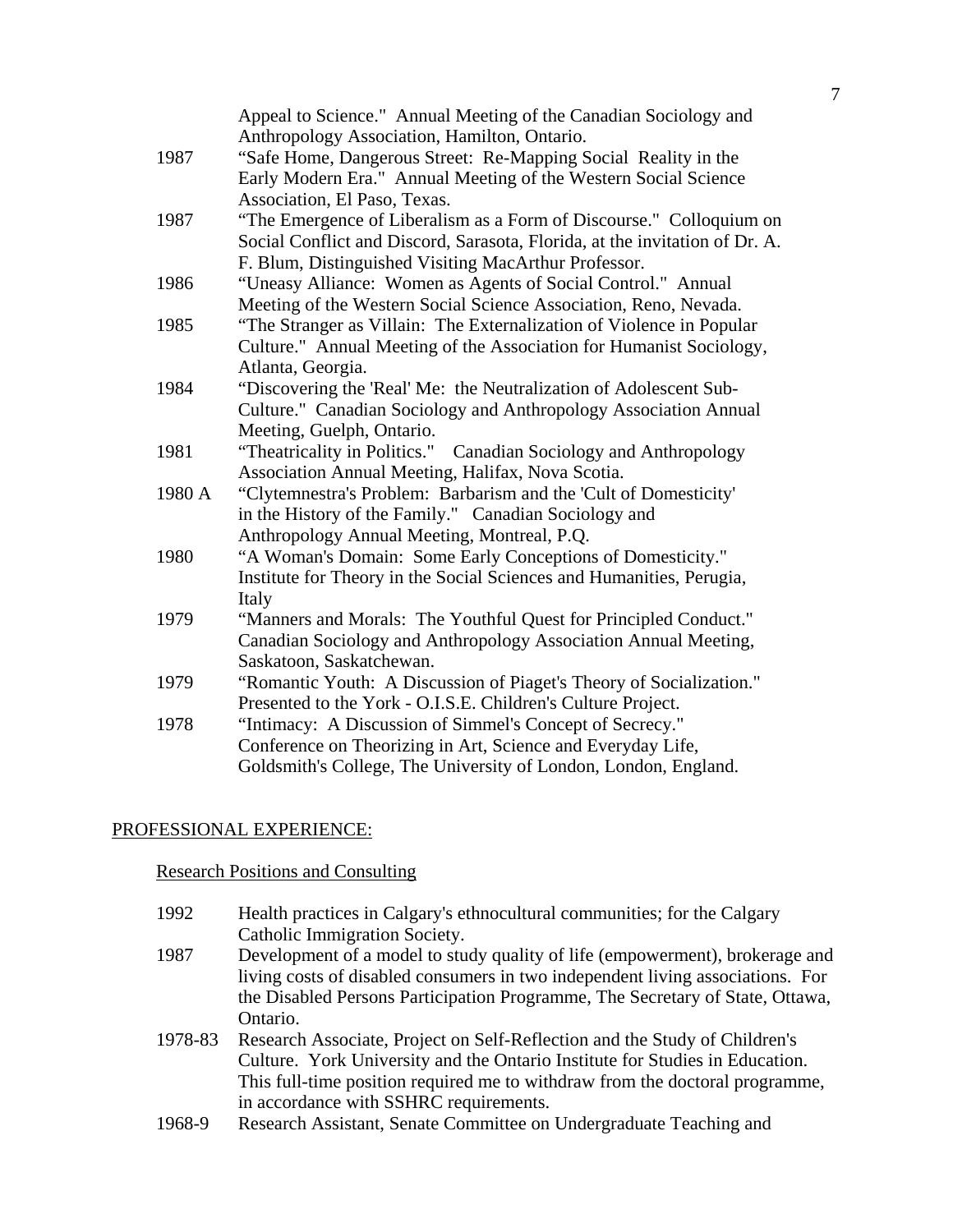### Learning in the Faculty of Arts, Carleton University.

#### Other Scholarly and Administrative Positions

|       | Associate Editor, Canadian Journal of Sociology (1991-2004); Canadian Review of       |
|-------|---------------------------------------------------------------------------------------|
|       | Sociology and Anthropology (2000 - 02); Social Problems (2002-2004)                   |
| 2010  | External Assessor for tenure application of Dr. Roberta Jackson, Dept. of<br>English. |
| 2010- | Departmental Liaison with International Graduate Students                             |

2009- Member, Undergraduate Studies Committee, Department of Sociology

2007-8 Member, Hiring Committee, Department of Religious Studies.

2006-8 Director of Undergraduate Studies, Department of Sociology

- 2005 Chair, Committee on Scholarly Events and Presentations.
- 2005-10 Member, Executive Committee, Calgary Institute for the Humanities
- 2005 Member, Academic Appointment and Review Committee.
- 2004. Elected member, Advisory Review Committee, Dean of Social Sciences 2004 -5 Member, University Senate.
- 2004 -5 Elected member, General Faculties Council
- 2003 -6 Member, Undergraduate Studies committee, Dept. of Sociology
- 2002 Member, Hiring Committee, Department of Religious Studies.
- 2001-5 Member, Ethics Review Committee, Dept. of Sociology
- 2001-2 Member, Faculty of Social Sciences, Dean's Ad Hoc Planning Committee
- 2000 Member, Doctoral Examining Committee in Classical Theory.
- 2000- 2 Elected member, Committee on Appointments, Promotions and Increments (CAPI), Department of Sociology.
- 1997-8 Member, Hiring Committee, Department of Sociology, University of Calgary
- 1997-8 Member, Hiring Committee, Department of Psychology, University of Calgary
- 1995-7 Director of Graduate Studies, Department of Sociology, University of Calgary
- 1997-8 Elected member, Committee on Appointments, Promotions & Increments, Department of Sociology
- 1997 Member, Hiring Committee, Department of Political Science
- 1996-7 Chair, Awards Committee, Department of Sociology
- 1996-7 Member, Appeals Committee, Faculty of Graduate Studies
- 1996-7 Member, Appeals Committee, Faculty of General Studies
- 1996 Conference Co-organizer (with M. Joy, P. McCallum, L. Radtke, P. Prasad) The Impact of Gender on the Disciplines, University of Calgary.
- 1993 Founding Member, Gender Research Institute, University of Calgary.
- 1997- 8 Chair, Faculty of Social Sciences Advisory Committee on Gender Issues
- 1996 -7 TUCFA Representative, President's Committee on Outside Professional
- Activity Ongoing Reviewer for Canadian Journal of Sociology; Theoretical Psychology; Dianoia; SSHRC; Social Problems; Canadian Review of Sociology & Anthropology.
- 1993-8 Elected member, Board of Directors. University of Calgary Faculty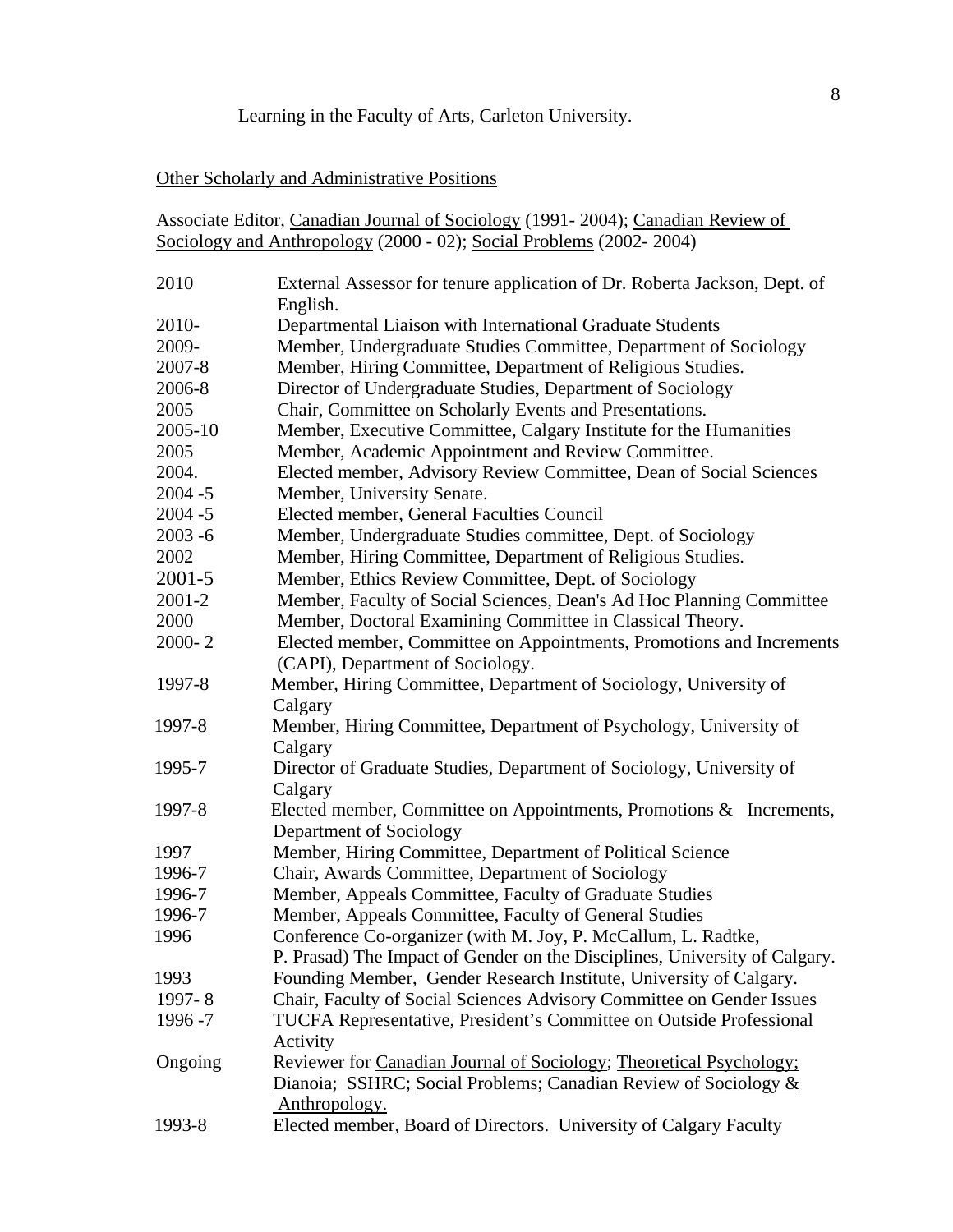|              | Association (TUCFA).                                                       |
|--------------|----------------------------------------------------------------------------|
| 1992-3       | Elected member, Advisory Selection Committee for Dean of Social            |
|              | Sciences.                                                                  |
| 1992         | Elected member, Committee on Appointments, Promotions and Increments,      |
|              | Department of Sociology.                                                   |
| 1991         | Conference co-organizer (with M. Osler, P. McCallum, L. Radtke).           |
|              | Interdisciplinary Approaches to Gender and Knowledge. University of        |
|              | Calgary, June 26-28.                                                       |
| 1990-6       | Member, Latin-American Perinatal Health Programme, Division of             |
|              | International Development (DID), University of Calgary.                    |
| 1989-2002    | Member, Programme Committee, Institute for Gender Research,                |
|              | University of Calgary                                                      |
| 1988-9       | Elected member, Committee on Appointments, Promotions and Increments,      |
|              | Department of Sociology                                                    |
| 1988-9       | Chair, Undergraduate Studies Committee                                     |
| 1988-9       | Departmental representative, Academic Planning Committee                   |
| 1988-9       | Chair, Programming Committee, Discourse Analysis Research Group            |
| 1987-8       | Representative to the Faculty of Nursing Full Council                      |
|              | Member, Undergraduate Studies Committee, Department of Sociology           |
| 1986-7       | Member, Library Services Committee, Department of Sociology                |
| 1985-7       | Co-ordinator, University Days Committee, Department of Sociology           |
| 1985-6       | Co-ordinator, Committee on Scholarly Events and Presentations (COSEP),     |
|              | Department of Sociology                                                    |
| 1985-present | Member, Discourse Analysis Research Group (DARG); member, editorial        |
|              | board, DARG Newsletter.                                                    |
| 1984-5       | Member, Undergraduate Studies Committee, Department of Sociology,          |
|              | The University of Calgary                                                  |
| 1980         | Co-organizer, York, O.I.S.E. Mid-Winter Conference on Sex Roles,           |
|              | Toronto                                                                    |
| 1979-80      | Co-organizer and instructor, Institute for Theory in the Social (summer)   |
|              | Sciences and Humanities, Perugia, Italy. The Institute is an international |
|              | programme of research and study in the theory and practice of self-        |
|              | reflection, moral education, the nature of language and connected fields.  |
|              |                                                                            |

# HONOURS AND GRADUATE SUPERVISION:

# Honours Theses Supervised

| 2002 | Franz, Tara. "Is Cyberspace a Feminist Space?"                          |
|------|-------------------------------------------------------------------------|
| 1997 | Kiely, Jerilynn. "Men & Women Returning to School at Mid-Life."         |
| 1997 | Williams, Amber. "To Birth or Not to Birth: An Exploratory Study of     |
|      | Women Who Choose Childlessness."                                        |
| 1994 | Russell, Janet. "Filipino Domestic Workers in Calgary."                 |
| 1994 | Yeo Angeline. "The Role of the Church in the Lives of Singaporean       |
|      | Students."                                                              |
| 1989 | Gillett, James. "The Discursive Organization of Commercial Galleries: a |
|      | Study of Art Dealers in Calgary's Art World."                           |
| 1989 | Duggan, Hilary. "Women in Management."                                  |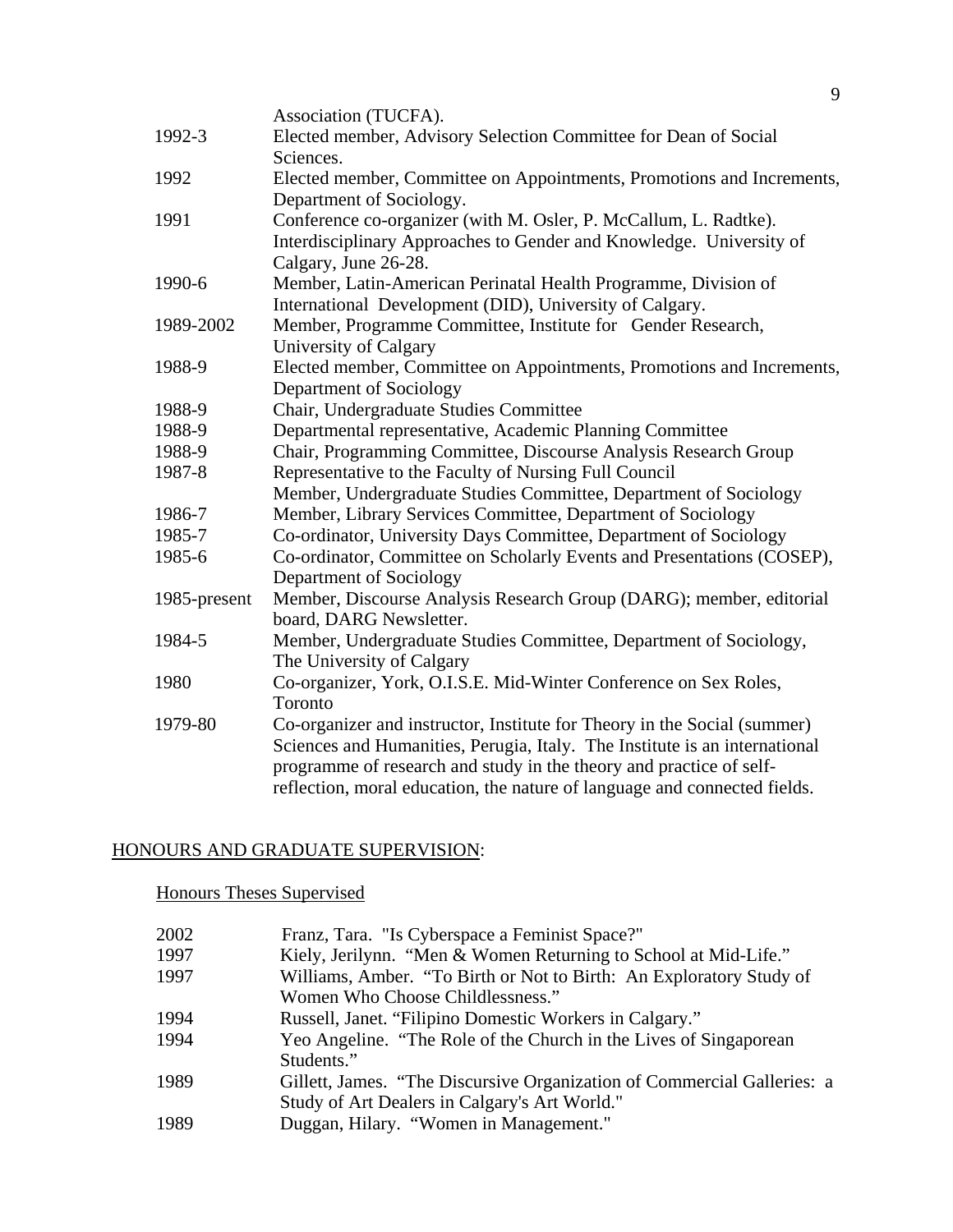| 1987 |                                                       | Eisler, Karen. "Romantic Jealousy: A Social Construction." |
|------|-------------------------------------------------------|------------------------------------------------------------|
| 1986 | Story, Tannis. "Aging and Attitudes Toward Activity." |                                                            |

Masters Theses

| Burke, Alison. External Examiner.<br>Quinlan, Andrea. External Examiner.<br>Brown, Angela. External Examiner.<br>Knott, Crystal. Member, Thesis Examining Committee.<br>Neale, Stacia. External Examiner. |  |
|-----------------------------------------------------------------------------------------------------------------------------------------------------------------------------------------------------------|--|
|                                                                                                                                                                                                           |  |
|                                                                                                                                                                                                           |  |
|                                                                                                                                                                                                           |  |
|                                                                                                                                                                                                           |  |
|                                                                                                                                                                                                           |  |
| Baird, Emily. Member, Thesis Examining Committee.                                                                                                                                                         |  |
| Armitage, Gail. Member, Thesis Examining Committee.                                                                                                                                                       |  |
| Field, Diane. Thesis Supervisor. Completed.                                                                                                                                                               |  |
| Macauley, Robin. Member, Thesis Examining Committee                                                                                                                                                       |  |
| Crumrine, Monica. Member, Thesis Examining Committee.                                                                                                                                                     |  |
| Pacholok, Shelly.<br>Member, Thesis Examining Committee.                                                                                                                                                  |  |
| Cassis, Viola. Thesis Supervisor. Completed.                                                                                                                                                              |  |
| Grossman, Judith. Thesis Supervisor. Completed.                                                                                                                                                           |  |
| Kiely, Jerilynn. Thesis Supervisor. Completed.                                                                                                                                                            |  |
| Smith, Janine. Thesis Supervisor. Completed.                                                                                                                                                              |  |
| McKendry, Rachel. Member, M.A. Examining Committee.                                                                                                                                                       |  |
| Metcalfe, Jana. Thesis Supervisor. Completed.                                                                                                                                                             |  |
| Butler, Darlene. Member, Thesis Examining Committee.                                                                                                                                                      |  |
| Nelson, Fiona. Member, Thesis Examining Committee.                                                                                                                                                        |  |
| Arrizza, Gabrielle. Member, Supervisory and Thesis Examining                                                                                                                                              |  |
| Committee                                                                                                                                                                                                 |  |
| Ph.D. Dissertations and Doctoral Examinations (in Sociology)                                                                                                                                              |  |
| Berenson, Carol A. Supervisor.                                                                                                                                                                            |  |
| Prabjhoti Gondek. Interim Supervisor.                                                                                                                                                                     |  |
| Okita, Kiara. External Examiner, Ph.D. Candidacy Examination.                                                                                                                                             |  |
| Ranu, Koyel. External Examiner, Ph.D. Candidacy Examination.                                                                                                                                              |  |
| Tezli, Annette. External Examiner, PH.D. Candidacy Examination.                                                                                                                                           |  |
| Gish, Jessica Anne. Member, Examining Committee, Ph.D. Candidacy                                                                                                                                          |  |
| Examination.                                                                                                                                                                                              |  |
| Godderis, Rebecca Lynn. Member, Examining Committee, Ph.D.                                                                                                                                                |  |
| Candidacy Examination.                                                                                                                                                                                    |  |
| Fries, Christopher. Member, Ph.D. Supervisory Committee. Completed                                                                                                                                        |  |
| Deutschlander, Siegrid. Ph.D. Supervisor. Completed.                                                                                                                                                      |  |
| Laurendeau, J. Member, Examining Committee, Ph.D. Candidacy Exam.                                                                                                                                         |  |
|                                                                                                                                                                                                           |  |
|                                                                                                                                                                                                           |  |
| Durieux, Mark. Member, Ph.D. Supervisory Committee.                                                                                                                                                       |  |
| Atkinson, Michael. Member, Ph.D. Supervisory Committee.                                                                                                                                                   |  |
| Chair, Doctoral Examination Committee (Theory)                                                                                                                                                            |  |
| Grandin, Elaine. Member, Ph.D. Supervisory Committee.                                                                                                                                                     |  |
| Lackner, Sharron. Member, Ph.D. Comprehensive Examination.                                                                                                                                                |  |
| Committee in Family/Gender.<br>Lackner, Sharron. Member, Ph.D. Comprehensive Examination                                                                                                                  |  |
|                                                                                                                                                                                                           |  |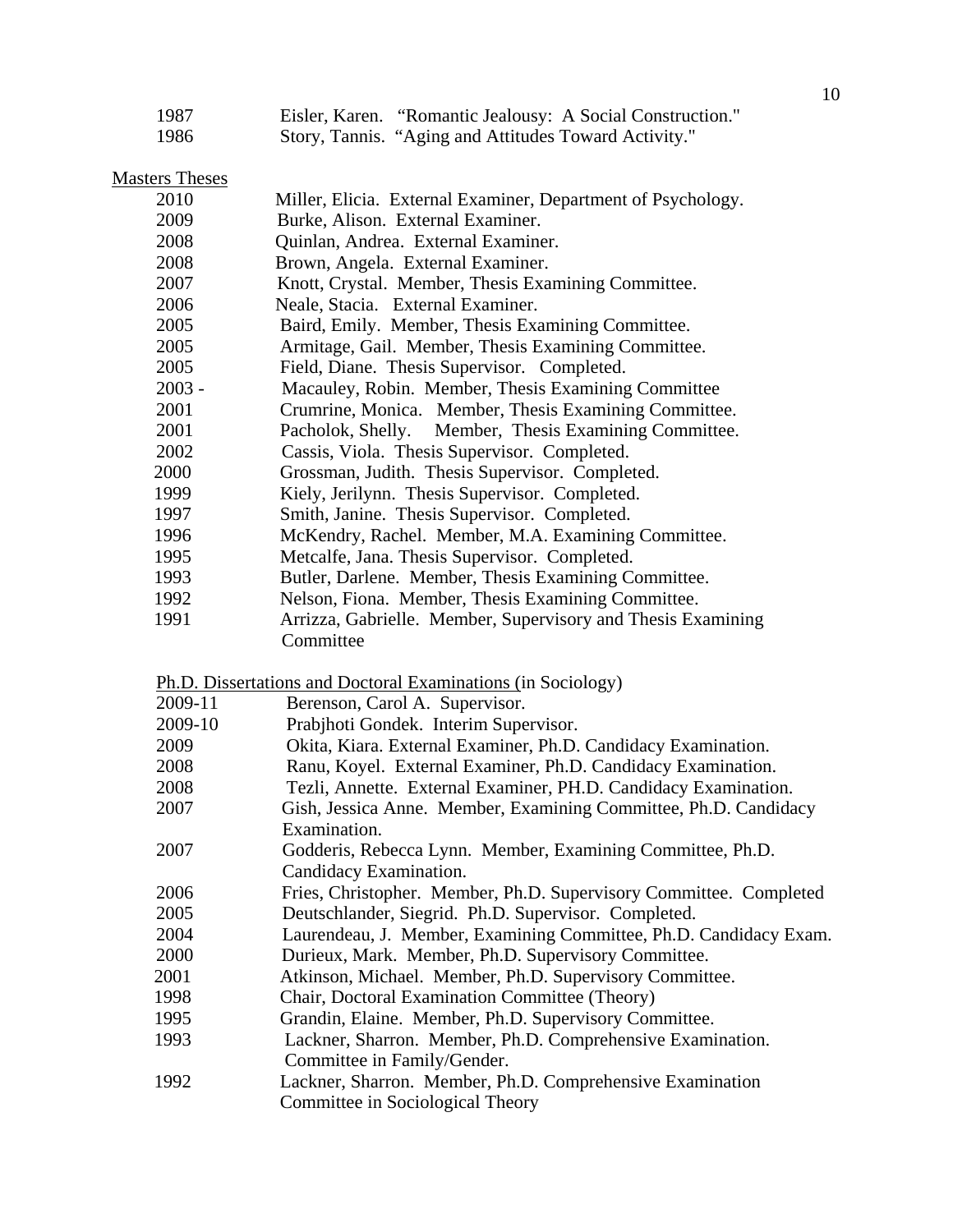|      | 11                                                                  |
|------|---------------------------------------------------------------------|
| 1992 | Miller, Susan. Member, Ph.D. Comprehensive Examination Committee in |
|      | Sociological Theory.                                                |
| 1991 | Meadows, Lynn. Member, Ph.D. Supervisory and Dissertation           |
|      | <b>Examination Committee.</b>                                       |
| 1990 | Tjosvold, Ida. Member, Ph.D. Comprehensive Examination Committee in |
|      | Sociological Theory.                                                |
| 1989 | Divers, Paul. Member, Ph.D. Comprehensive Examination Committee in  |
|      | Sociological Theory.                                                |
| 1989 | Meadows, Lynn; Price, Margaret, Member, Ph.D. Comprehensive         |
|      | Examination Committee in Family/Gender Relations.                   |
| 1989 | Meadows, Lynn. Member, Oral Candidacy Examination Committee.        |
| 1989 | Price, Margaret. Member, Oral Candidacy Examination Committee.      |
| 1988 | Price, Margaret; Meadows, Lynn; Friesen, Bruce. Member, Ph.D.       |
|      | Comprehensive Examination Committee in Sociological Theory.         |
| 1987 | Tyndale, Eleanor. Member, Ph.D. Comprehensive Examination           |
|      | Committee in Family/Gender Relations.                               |
| 1986 | Podilchak, Walter. Member, Ph.D. Dissertation Examining Committee.  |
| 1986 | Schissel, Bernard J. Member, Comprehensive Examination Committee in |
|      | Family/Gender Relations.                                            |
|      |                                                                     |

MA. and Ph.D. Examinations (in other departments/faculties)

| 2010         | Miller, Elicia. M. Sc. Department of Psychology. External Examiner.     |
|--------------|-------------------------------------------------------------------------|
| $2009 -$     | Friesen, Constance A. (Ph.D. Culture and Communications). Member,       |
|              | Supervisory Committee.                                                  |
| 2008         | Hall, Jennifer. (Ph.D. Religious Studies) Examiner, Candidacy           |
|              | Examination.                                                            |
| 2008         | Ethier, Sarah. (M.A. Culture and Communications). External Examiner.    |
| 2002-8       | Quinn, Julie. (Ph.D. Psychology). Member, Supervisory and               |
| Dissertation | Examining Committee. Completed.                                         |
| 2002         | Faith, Wendy. (Ph.D. English). Member, Supervisory and Dissertation     |
|              | Examining Committee. Completed.                                         |
| 2001         | Bonner, William. (Ph.D. Faculty of Management). Member, Dissertation    |
|              | Examination Committee. Completed.                                       |
| 2001         | Galperyn, Kasia (Ph.D. Psychology). Member, Supervisory and             |
|              | Dissertation Examination Committee. Completed.                          |
| 2000         | Hatfield, Jennifer. (Ph.D. Psychology). Member, Dissertation Examining  |
|              | Committee. Completed.                                                   |
| 1998         | Walters, Diane (Ph.D. Psychology). Member, Supervisory and              |
|              | <b>Dissertation Examination Committee.</b>                              |
| 1998         | Nugent, Lynn (M.A. Religious Studies). Member, Thesis Examination       |
|              | Committee.                                                              |
| 1997         | Schneider, Barbara (Ph.D. Educational Policy & Administrative Studies). |
|              | Member, Supervisory & Dissertation Examination Committee.               |
|              | Completed.                                                              |
| 1996         | Drew, Mary (Ph.D. Psychology). External Examiner.                       |